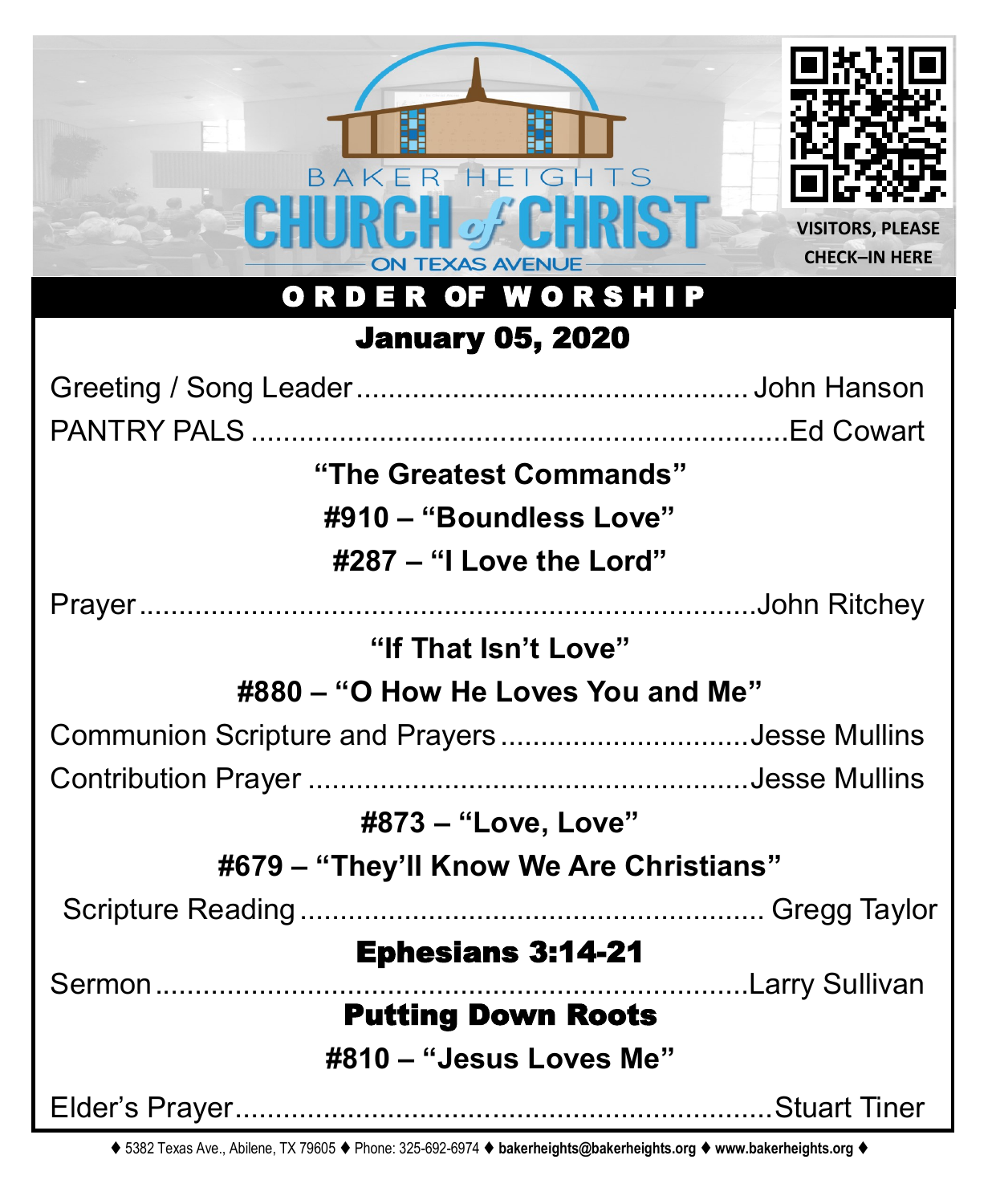#### **Reaching Out to Our Community**

- $\Rightarrow$  Wisteria Nursing & Rehab. Service
	- 3202 S. Willis St Every Sunday
	- 1 pm To help, contact: **Charles Jacobs**
- $\Rightarrow$  University Place Services 6:30 p.m.
	- 1250 E.N. 10th St Every Sunday evening • To help, contact: **Hank Davis**
- $\Rightarrow$  Wisteria Place Services 3:30 p.m.
	- 3149 Wisteria Way To help, contact:
	- for Second Sunday − **Randy White**
	- for Third Sunday − **Kenneth Longley**
- $\Rightarrow$  "Redeeming the Tears"  $\bullet$  Depression and Grief Support Group ● Second Saturday of month ● See **Charles Goodnight** for info.

### **Home Bible Studies**

- Mon.● 6:00 p.m. 8323 North FM 1235 – **H&S Davis** home
	- Daniel & Revelation
- Tues. 6:00 p.m. 1210 Anson Ave. – **J&S Sumners** home • Reading Through the Word
	-
- Thurs. 6:30 p.m. Various locations – see **James Sanderson**  for info ● Other Religions

# YOUTH HAPPENINGS

- $\Rightarrow$  Sunday 01/12  $\bullet$  7:00 p.m.  $\bullet$  Bible Study ● (**L & C Bower's** home) ● 430 Victoria
- $\Rightarrow$  WRYC Registration  $\bullet$  Opens this month ● Register online now.
- $\Rightarrow$  01/18  $\bullet$  WRYC Workdav



# Anchored in Truth, Rooted in Love

Dear Baker Heights family,

We did it! We weathered another year together. For some of us it was a tough year as we lost loved ones who are very dear to us and others have suffered through health issues. In spite of our losses, we have seen several new births, and we see many new faces among us. Praise God that He continues to give us new growth! I hope we can say with one united voice that we desire to continue growing in spirit and in truth together in 2020!

The elders have decided on a theme for the new year that focuses on being anchored in the truth of God and being rooted in love. Our stability as the family of God depends on remaining connected to the rock, our great God, and to the truth of His word. Our maturity and growth also depend on being rooted in love; love for God and love for one another. Let's join together to anchor ourselves in truth and be rooted in love! Paul prays in Ephesians 3, that "Christ may dwell in our hearts through faith." He also prays that we be rooted and grounded in love. Are we ready to "put down roots" in our love for Christ and for one another and to allow Christ to "put down roots" in our hearts?

# *Larry Sullivan*

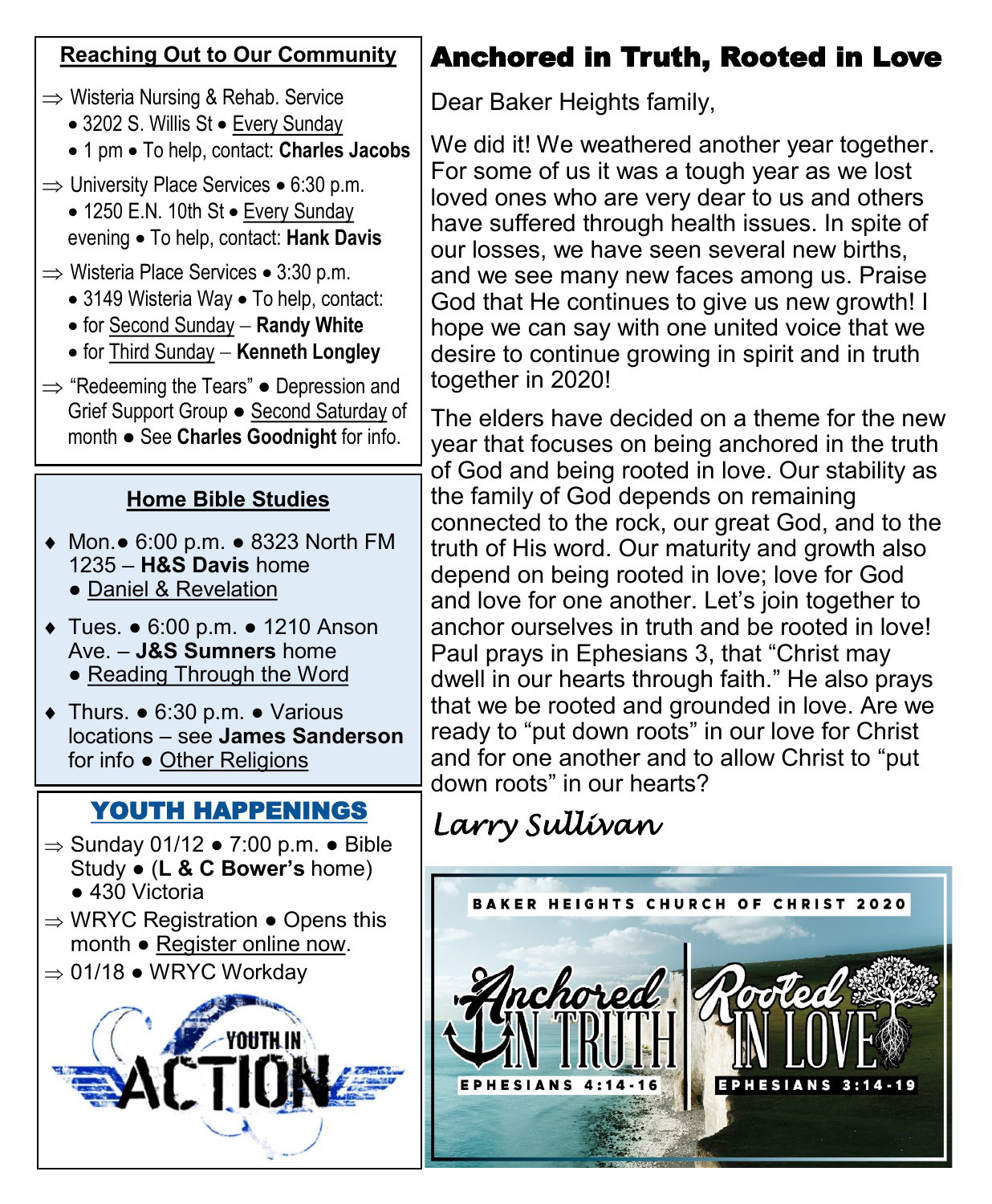#### *PLEASE NOTE:*

- *All normal, weekly scheduled Bible classes & worship times at BHCC are listed on page 4 of the bulletin.*
- *All weekly scheduled Home Bible Studies & Nursing Home services are listed on page 2 of the bulletin.*

#### **SUNDAY – JANUARY 05**

- ◆ Bible classes for all ages 9 a.m.
- Worship Service 10 a.m. Kids' Time
- Evening Worship Service 5 p.m. CBC

#### **MONDAY – JANUARY 06**

 Prayer conference call with **Floyd Miller** ● 8 – 9 p.m. ● Please call (605) 313-5695 ● Passcode is 718815

#### **TUESDAY – JANUARY 07**

- Ladies Bible class 10 a.m. Rm 35 James Sanderson
- Ladies Potluck Lunch 11:30 a.m. Rm 10

#### **WEDNESDAY – JANUARY 08**

- Feeding the Flock 5:30 P.M. CHICKEN ENCHILADAS ● \$3 / person ● (No more than \$12 / family)
- $\bullet$  Food Pantry Open  $\bullet$  5 6 p.m.
- Bible classes for all ages 6:30 p.m. Short Devotional following classes • Auditorium
- ◆ Redeeming the Tears Grief & Depression Class Rm 17/19

#### **THURSDAY – JANUARY 09**

Men's Brown Bag Devo ● 12 noon ● Rm 10

#### **SUNDAY – JANUARY 12**

- $\bullet$  Bible classes for all ages  $\bullet$  9 a.m.
- Worship Service 10 a.m. Kid's Time
- Evening Worship Service 5 p.m. CBC

#### **PANTRY ITEMS**

- Chili Canned Fruit Hamburger/Tuna Helper Jello Pudding Settlement in 12/29 shooting incident at the church
- Juice Peanut Butter Powdered Milk Rice Saltine
- Crackers Tomato Sauce Tuna

#### HOMEBOUND MEMBERS

Brenda & Eldon Amonett Phyllis Bonner Janet Bruns Mamie Crane **Norma Dotson** Don Ellis Leroy & Mary Mason Ben Paxton Jo Potter Frances Pruett Melinda Simmons Dean & Nelda Stewart Laveta Youngquist



#### BHCC MEMBERS

**Aaron Fiske & family - Aaron's health Kay Procter** – injured in fall **Betty Retherford** – ongoing health concerns **Maxine Spears** – Pneumonia **Larry Taylor – health concerns Jesse Maye Williams** – broken leg in HMC rehab

### FRIENDS & FAMILY

Travis Bennett (**Roxanne Hello**) – bone cancer Davon J. (**Maxine Spears**) – for healing, Scott Taylor (**L&M Taylor**) – health concerns James Wagner (**Kenneth Longley**) – cancer Ethan Washington (Randy Matheny) – surgery

**All Missionaries, All Military & First Responders**

#### SYMPATHY TO THE FAMILY OF:

Lee Butt (father of **Jessica Burton**, Zach Butt, & Emily) who died 12/28

Johnathen Curtis (friend of **Jesse McGaha**) who died 12/28. Services pending

Glenda Hilliard (mother-in-law of **Pam Brown's**  son) who died 12/28. Service was 01/02

Guy McMillan (son of **Mark & Kim McMillan**) who

died in car accident 12/28. Services were 12/31

Theresa Pentecost (friend of **Jackie White**) who died 12/28. Service was 12/31

Paul Sanchez (friend of **David Walker**) who's father died last week

Members of Freeway Church of Christ in White

#### CANCER FIGHTERS

| Lewis Maness | Joyce McFadden                           |
|--------------|------------------------------------------|
| Kay Procter  | Nelda Stewart                            |
| Jesse Thomas | Minnie Woody                             |
|              | All family & friends dealing with cancer |

**And we know that in all things God works for the good of those who love Him, who have been called according**  to His purpose.